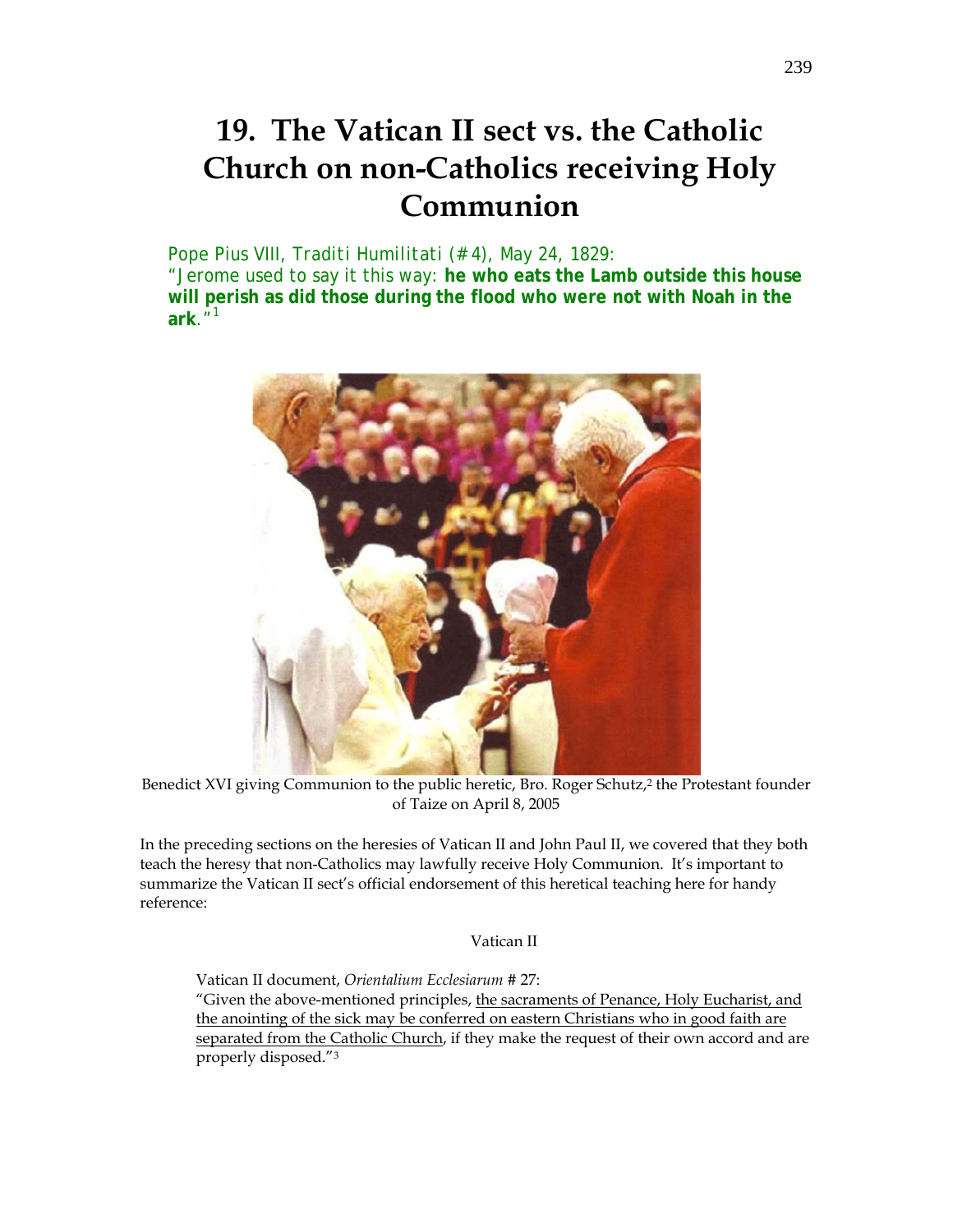### Paul VI solemnly confirming Vatican II

Antipope Paul VI, at the end of every Vatican II document: "EACH AND EVERY ONE OF THE THINGS SET FORTH IN THIS DECREE HAS WON THE CONSENT OF THE FATHERS. WE, TOO, BY THE APOSTOLIC AUTHORITY CONFERRED ON US BY CHRIST, JOIN WITH THE VENERABLE FATHERS IN APPROVING, DECREEING, AND ESTABLISHING THESE THINGS IN THE HOLY SPIRIT, AND WE DIRECT THAT WHAT HAS THUS BEEN ENACTED IN SYNOD BE PUBLISHED TO GOD'S GLORY... **I, PAUL,** BISHOP OF THE CATHOLIC CHURCH."4

### Their New Official Catechism

# John Paul II, *Catechism of the Catholic Church* (# 1401): "… **Catholic ministers may give the sacraments of Eucharist, Penance, and Anointing of the Sick to other Christians not in full communion with the Catholic Church**…"5

John Paul II solemnly confirming New Catechism

# John Paul II, *Fidei Depositum,* Oct. 11, 1992:

"The *Catechism of the Catholic Church*, which I approved June 25th last and the publication of which **I today order by virtue of my Apostolic authority**, *is a statement of the Church's faith and of Catholic doctrine*… **I declare it to be a sure norm for teaching the faith**."6

Their New Code of Canon Law

Canon 844.4, 1983 Code of Canon Law:

"If the danger of death is present or other grave necessity, in the judgment of the diocesan bishop or the conference of bishops, Catholic ministers may licitly administer these sacraments to other Christians who do not have full communion with the Catholic Church, who cannot approach a minister of their own community and on their own ask for it, provided they manifest Catholic faith in these sacraments and are properly disposed."7

Canon 844.3, 1983 Code of Canon Law:

"Catholic ministers may licitly administer the sacraments of penance, Eucharist, and anointing of the sick to members of the oriental churches which do not have full communion with the Catholic Church, if they ask on their own for the sacraments and are properly disposed. This holds also for members of other churches, which in the judgment of the Apostolic See are in the same condition as the oriental churches as far as these sacraments are concerned."8

Encyclical

John Paul II, *Ut Unum Sint* (# 46), May 25, 1995: "… **Catholic ministers are able, in certain particular cases, to administer the Sacraments of the Eucharist, Penance and Anointing of the Sick to Christians who are not in full communion with the Catholic Church**..."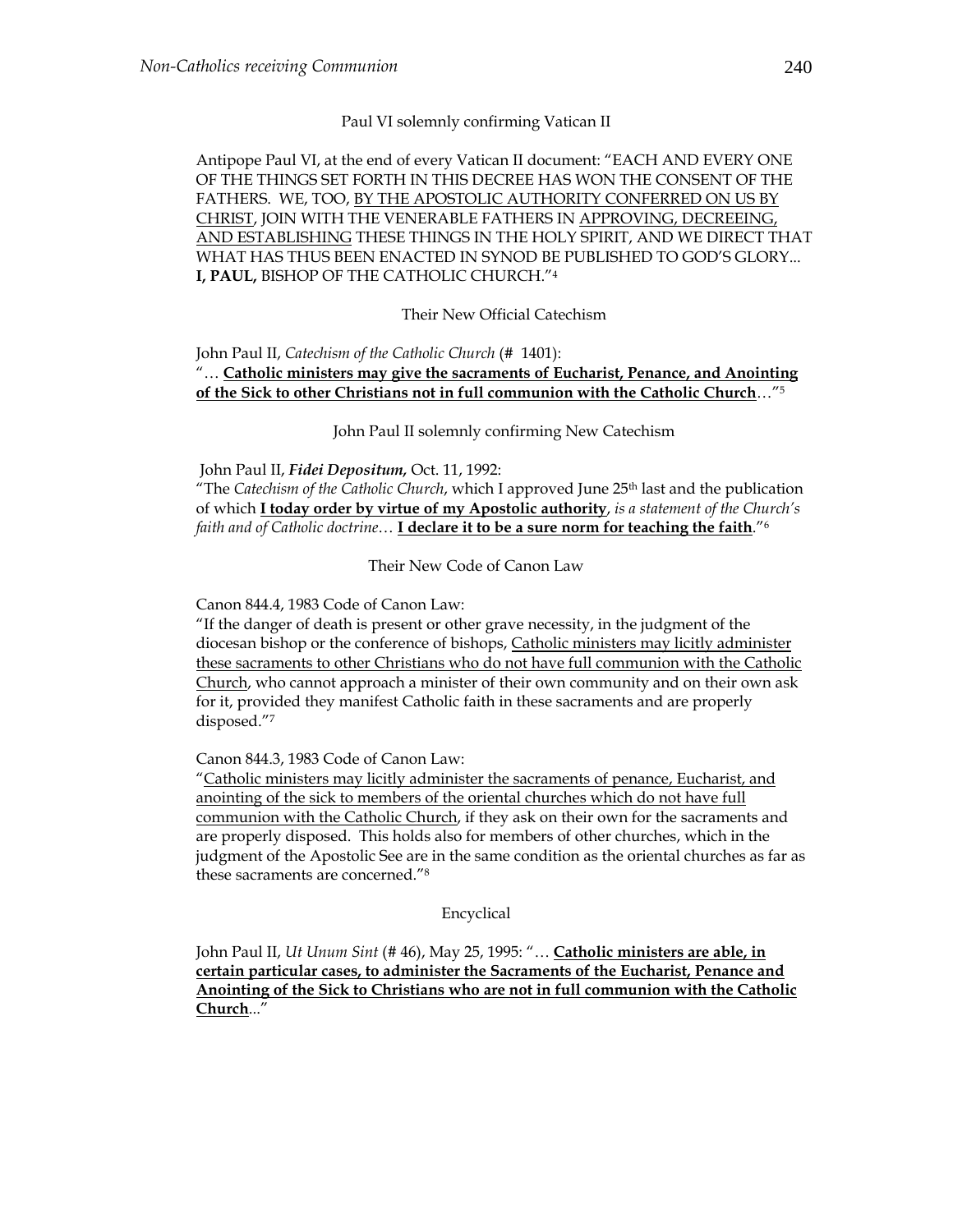Speeches (this is just one of many quotes that could be given)

#### John Paul II, *General Audience,* Aug. 9, 1995:

**"Concerning aspects of intercommunion**, the recent Ecumenical Directory confirms and states precisely all that the Council said: that is, **a certain intercommunion is possible, since the Eastern Churches possess true sacraments**, especially the priesthood and the Eucharist.

 "On this sensitive point, specific instructions have been issued, stating that, whenever it is impossible for a Catholic to have recourse to a Catholic priest, he may receive the sacraments of Penance, the Eucharist and the Anointing of the Sick from the minister of an Eastern Church (Directory, n. 123). Reciprocally, **Catholic ministers may licitly administer the sacraments of Penance, the Eucharist and the Anointing of the Sick to Eastern Christians who ask for them."** 

Encyclical commenting on this heresy

John Paul II, *Ut Unum Sint* (# 58), May 25, 1995:

"… By reason of the very close sacramental bonds between the Catholic Church and the Orthodox Church… the Catholic Church has often adopted and now adopts a milder policy, offering to all the means of salvation and an example of charity among Christians **through participation in the sacraments and in other sacred functions and objects**… **There must never be a loss of appreciation for the ecclesiological implication of sharing in the sacraments, especially the Holy Eucharist."9**

He notes the "ecclesiological implication" of sharing in the sacraments with the "Orthodox." His implication is that they are part of the same Church.

There are other quotes we could have given**. This clearly proves that if the Vatican II antipopes are true popes, it's the official teaching of the Catholic Church that heretics and schismatics may be lawfully given Holy Communion. But that's impossible since the Catholic Church has infallibly taught the opposite.** 

The Catholic Church and her popes teach just the opposite

For 20 centuries the Catholic Church consistently taught that heretics cannot receive the sacraments. This teaching is rooted in the dogma that outside the Catholic Church there is no remission of sins, defined by Pope Boniface VIII. It is also rooted in the dogma that sacraments only profit unto salvation those inside the Catholic Church, as defined by Pope Eugene IV.

Pope Boniface VIII, *Unam Sanctam*, Nov. 18, 1302: "With Faith urging us we are forced to believe and to hold the one, holy, Catholic Church and that, apostolic, and we firmly believe and simply confess **this Church outside of which there is no salvation nor remission of sin**, the Spouse in the Canticle proclaiming: 'One is my dove**,** my perfect one.'"10

Pope Eugene IV, *Council of Florence*, "Cantate Domino," 1441, *ex cathedra*: *"*The Holy Roman Church firmly believes, professes and preaches that all those who are outside the Catholic Church, not only pagans but also Jews or heretics and schismatics, cannot share in eternal life and will go into the everlasting fire which was prepared for the devil and his angels, unless they are joined to the Church before the end of their lives; **that the unity of this ecclesiastical body is of such importance that only for those who abide in it do the Church's sacraments contribute to salvation** and do fasts, almsgiving and other